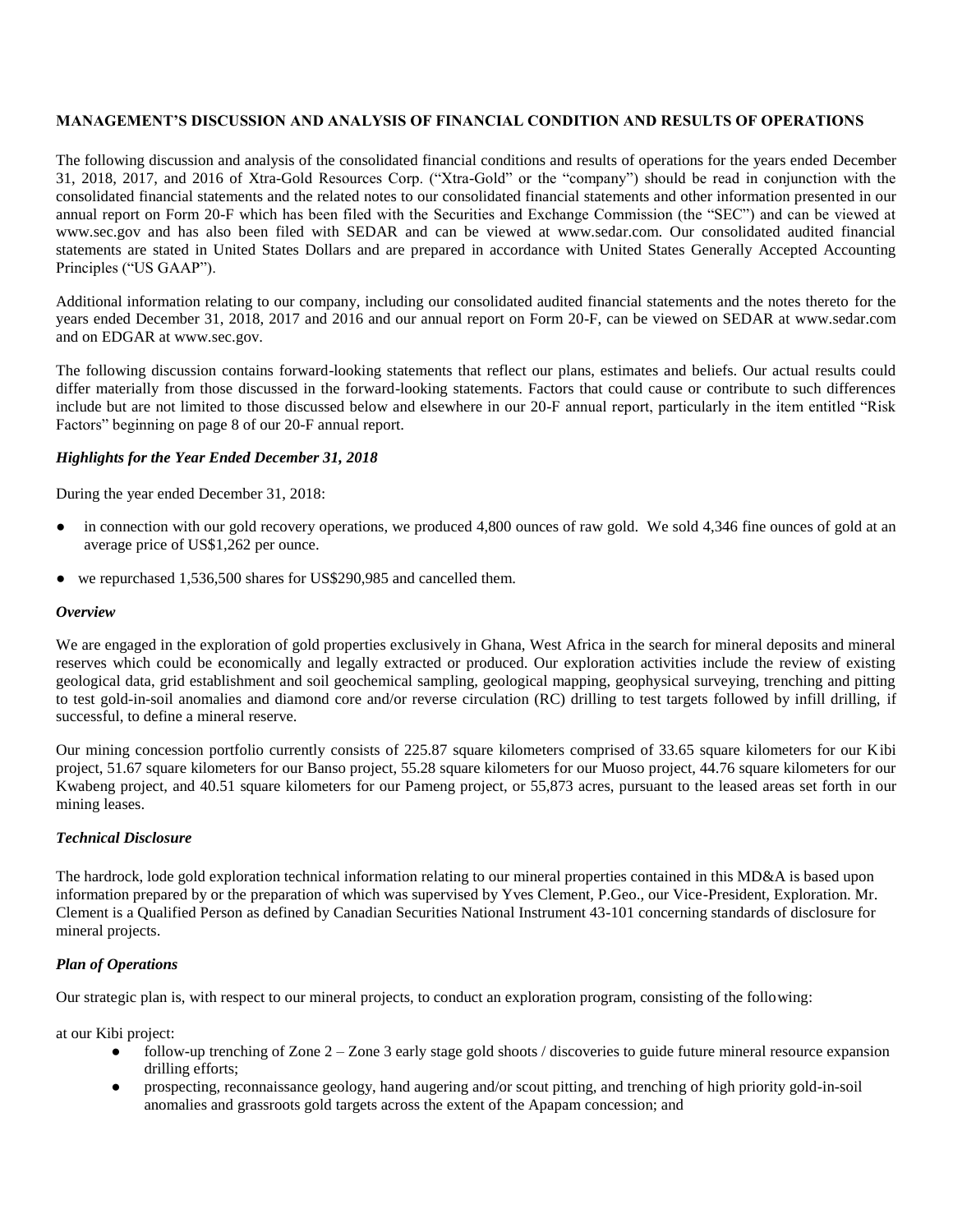**●** a diamond core drill program of approximately 6,000 metres, at an estimated cost of \$300,000, to be implemented utilizing the Company's in-house operated drill rig; consisting of a combination of follow-up drilling of early stage gold shoots / discoveries within the Zone 2 – Zone 3 maiden mineral resource footprint area, including the completion of the South Ridge gold deposit resource expansion drilling program initiated in February 2018, and scout drilling of new grassroots gold targets across the Apapam concession.

at our Kwabeng project:

- **●** ongoing geological compilation, prospecting, soil geochemical sampling, hand augering and/or scout pitting, and trenching to identify and/or further advance grassroots targets; and
- the continuation of placer gold recovery operations at this project (commenced in March 2013);

at our Pameng project:

● ongoing geological compilation, prospecting, soil geochemical sampling, hand augering and/or scout pitting, and trenching to identify and/or further advance grassroots targets; and

at our Banso and Muoso projects:

- **●** ongoing geological compilation, prospecting, soil geochemical sampling, hand augering and/or scout pitting, and trenching to identify and/or further advance grassroots targets; and
- the continuation of placer gold recovery operations at these projects (commenced in 2015);

As at the date of this annual report, we have estimated \$200,000 for the cost for soil sampling, hand augering and/or scout pitting, and trenching at our Kibi, Kwabeng, Pameng, Banso and Muoso projects.

As part of our current business strategy, we plan to continue engaging technical personnel under contract where possible as our management believes that this strategy, at its current level of development, provides the best services available in the circumstances, leads to lower overall costs and provides the best flexibility for our business operations. For example, the purchase of an exploration drill as opposed to using contract drillers has generated significant savings to the company.

We anticipate that our ongoing efforts will continue to be focused on the exploration and development of our projects and completing acquisitions in strategic areas. We will look to acquire further interests in gold mineralized projects that fall within the criteria of providing a geological basis for development of drilling initiatives that can enhance shareholder value by demonstrating the potential to define reserves.

We continued with our recovery of placer gold operations at our Kwabeng Banso and Muoso properties in 2018. We contract out as many services as possible on our placer gold recovery operations to local Ghanaians in order to maximize cost efficiencies.

Our fiscal 2019 budget to carry out our plan of operations is approximately \$900,000 as follows and as disclosed in our 20-F annual report under Item 4.B – Information on Xtra-Gold – Business Overview:

| Soil sampling / trenching           | \$200,000 |
|-------------------------------------|-----------|
| Drilling                            | 300,000   |
| Administration                      | 300,000   |
| Stock-based compensation (non-cash) | 100,000   |
| TOTAL                               | \$900,000 |

These expenditures are subject to change if management decides to scale back or accelerate operations.

Our company has historically relied on equity and debt financings to finance its ongoing operations. Existing working capital, possible debt instruments, further private placements and anticipated cash flow from placer gold recovery operations are expected to be adequate to fund our company's operations over the next year. During the current year and subsequent to 2018, we will require additional capital to implement our plan of operations. We anticipate that these funds primarily will be raised through equity and debt financing or from other available sources of financing. If we raise additional funds through the issuance of equity or convertible debt securities, it may result in the dilution in the equity ownership of investors in our common stock. There can be no assurance that additional financing will be available upon acceptable terms, if at all. If adequate funds are not available or are not available on acceptable terms, we may be unable to take advantage of prospective new opportunities or acquisitions, which could significantly and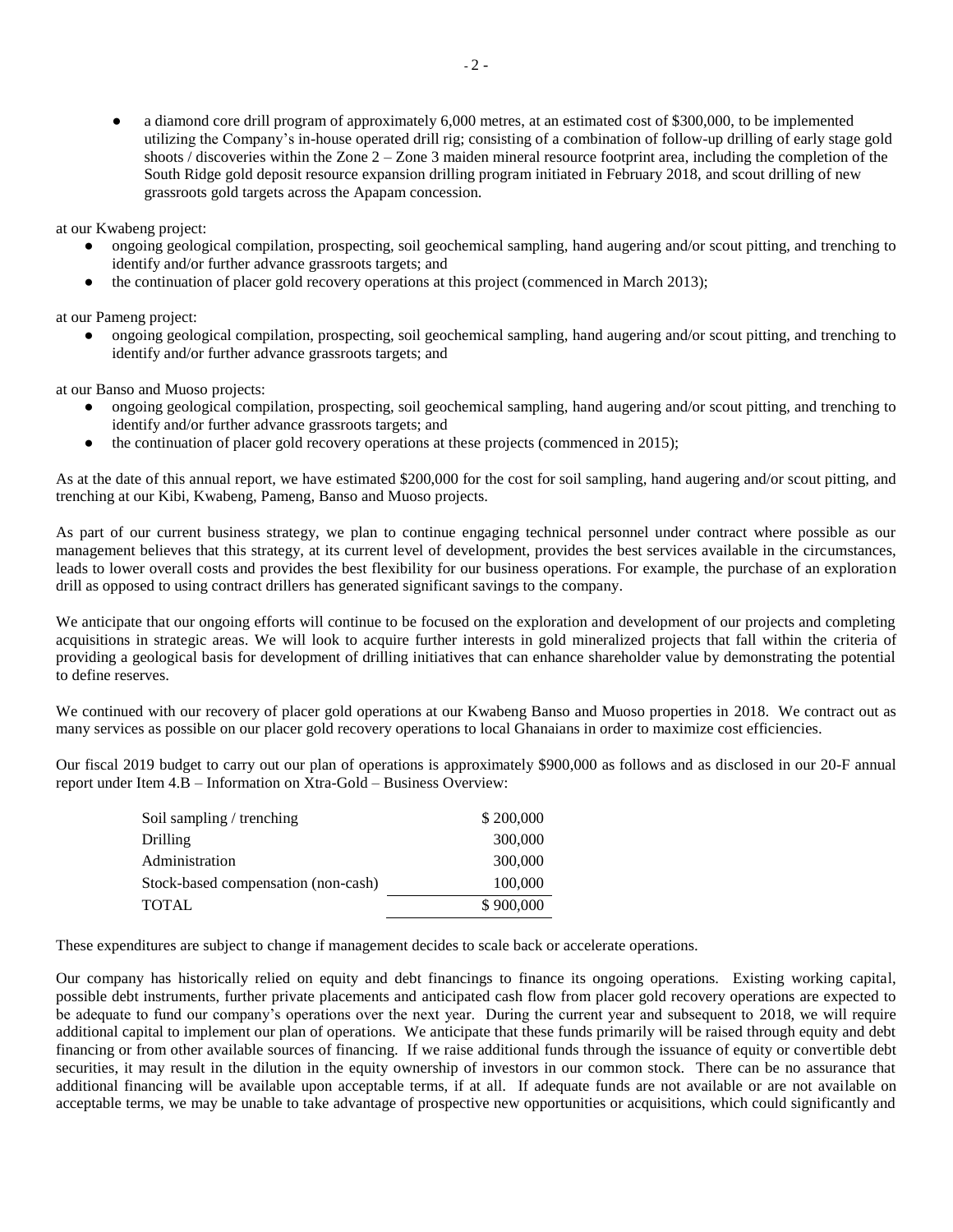## *Trends*

Gold prices closed in 2018 at \$1,278 per ounce, above the 2018 average of \$1,268 per ounce. The low for 2018 occurred in August. We continue to see positive indicators for gold prices in the future.

Comments from the World Economic Forum in Davos indicated concern that growth in the U.S. and Europe is not sustainable. Tightening by central banks could complicate efforts to sustain growth. Some commodity analysts believe that these economic conditions are very positive for the gold market.

Gold does well in times of uncertainty. National, corporate and individual debt levels increase this uncertainty and leave less room to safely manage any potential crisis.

Gold prices per ounce over the year ended December 31, 2018 and previous two years are as follows:

|         | 2018 | 2017                       | 2016  |
|---------|------|----------------------------|-------|
| High    |      | $$1,355$ $$1,346$ $$1,366$ |       |
| Low     |      | $1,178$ $1,151$ $1,077$    |       |
| Average |      | 1,268 1,257                | 1,248 |

The tone for the precious metals market in the near future will depend on the U.S. dollar strength. The US Federal Reserve has recently expressed a neutral stance to increase rates. The focus going forward will be on how much economic growth, government deficits and debts affect the ability of the Federal Reserve to increase future rates or shrink its balance sheet. Any wobble in the US economy could interfere with the rate increases and create uncertainty about the US economy, which would be good for gold prices.

Overall, a lower U.S. dollar should lead to higher costs in U.S. dollar terms to identify and explore for gold but could be more than offset by higher gold prices, resulting in greater interest in gold exploration companies. Conversely, if the U.S. dollar strengthens further, interest in the gold exploration sector could be reduced.

#### *Summary of the last five fiscal years ending December 31*

|                                                                                         | 2018       | 2017            | 2016            | 2015            | 2014       |
|-----------------------------------------------------------------------------------------|------------|-----------------|-----------------|-----------------|------------|
|                                                                                         | \$         | \$              | \$              | \$              | \$         |
| Operating revenues                                                                      | Nil        | N <sub>il</sub> | N <sub>il</sub> | N <sub>il</sub> | Nil        |
| Consolidated gain (loss) for the period                                                 | 1,539,294  | 453,932         | (467,711)       | (391, 723)      | (687, 057) |
| Net loss (gain) attributable to non-controlling interest                                | (233, 111) | (98,077)        | (13, 173)       | (35, 642)       | (6, 842)   |
| Net gain (loss)<br>Xtra-Gold Resources Corp.                                            | 1,306,183  | 355,855         | (480, 884)      | (427, 365)      | (693,899)  |
| Basic and diluted income (loss) attributable to<br>common shareholders per common share | 0.03       | 0.01            | (0.01)          | (0.01)          | (0.02)     |
| Total current assets                                                                    | 3,258,955  | 1,825,775       | 1,593,038       | 1,049,334       | 1,124,733  |
| Total assets                                                                            | 4,790,576  | 3,328,082       | 2,895,984       | 2,491,603       | 2,713,212  |
| Total current liabilities                                                               | 624,205    | 443,457         | 486,613         | 391,750         | 327,193    |
| Total liabilities                                                                       | 624,205    | 443,457         | 486,613         | 391,750         | 327,193    |
| Working capital                                                                         | 2,634,750  | 1,382,318       | 1,106,425       | 657,584         | 797,540    |
| Capital stock                                                                           | 46,246     | 47,782          | 48,174          | 45,622          | 45,811     |
| Total equity                                                                            | 4,166,371  | 2,884,625       | 2,409,371       | 2,099,853       | 2,386,019  |
| Total Xtra-Gold Resources Corp. stockholders' equity                                    | 4,761,284  | 3,712,649       | 3,335,472       | 3,039,127       | 3,360,935  |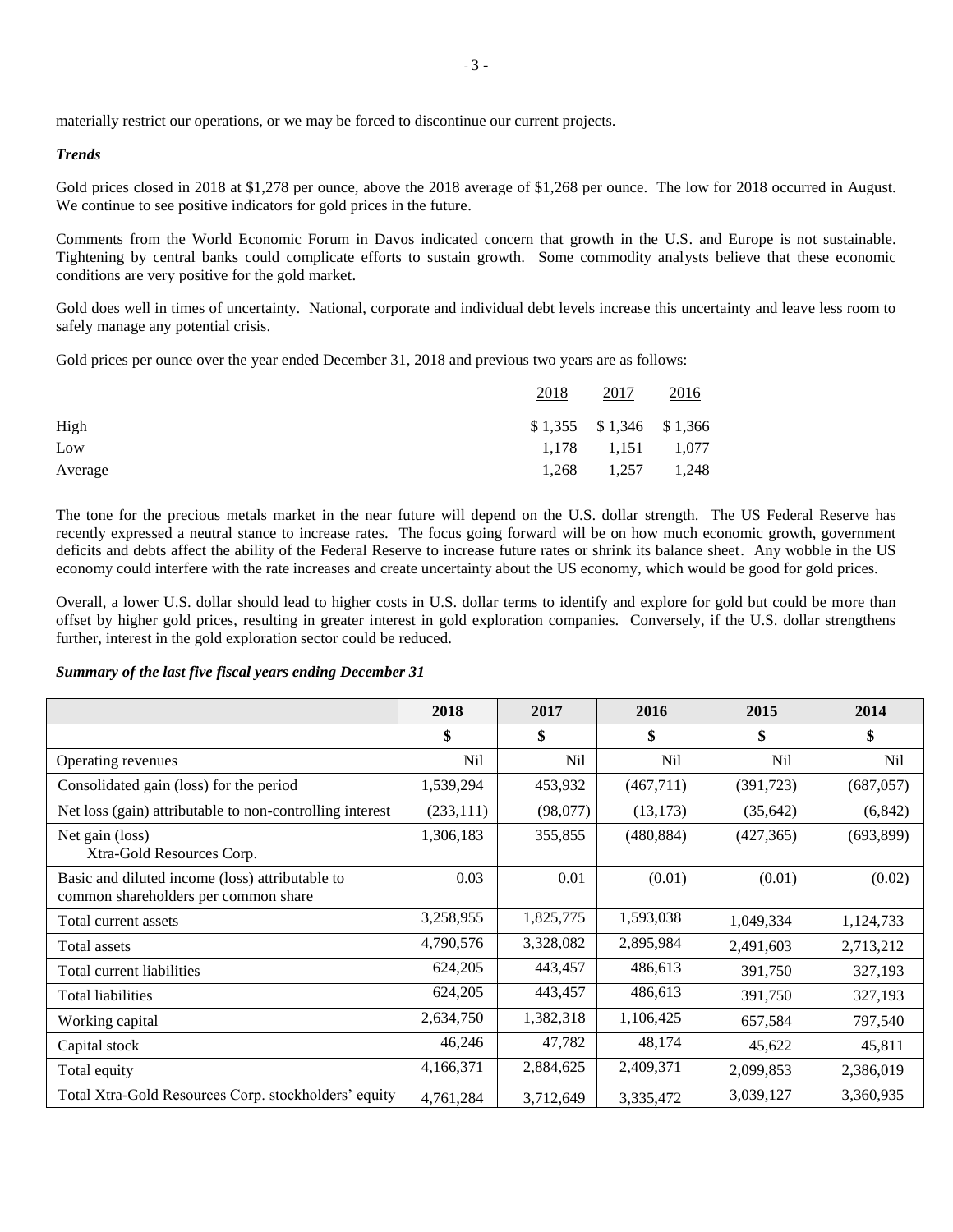| Dividends declared per share                                              | Nil        | Nil        | Nil        | Nil        | Nil        |
|---------------------------------------------------------------------------|------------|------------|------------|------------|------------|
| Basic weighted average number of common shares<br>outstanding             | 47,089,027 | 47.948.596 | 47.256.630 | 45,721,507 | 45,996,481 |
| Basic and diluted weighted average number of<br>common shares outstanding | 49,405,027 | 51,339,216 | n/a        | n/a        | n/a        |

## *Summary of Quarterly Results*

| <b>Three Months Ended</b> | <b>Net Income (Loss)</b><br>\$ | <b>Basic and Diluted Income</b><br>(Loss) Per Share<br>\$ |
|---------------------------|--------------------------------|-----------------------------------------------------------|
| December 31, 2018         | \$ 51,061                      | \$0.00                                                    |
| September 30, 2018        | 444.284                        | 0.01                                                      |
| June 30, 2018             | 216,909                        | 0.00                                                      |
| March 31, 2018            | 593,929                        | 0.01                                                      |
| December 31, 2017         | 177,977                        | (0.00)                                                    |
| September 30, 2017        | (105, 484)                     | (0.00)                                                    |
| June 30, 2017             | 329,625                        | 0.01                                                      |
| March 31, 2017            | (46,263)                       | (0.00)                                                    |

## **Results of Operations for the Year Ended December 31, 2018 as Compared to the Year Ended December 31, 2017 and December 31, 2016**

Our company reported a gain for the year ended December 31, 2018 of \$1,539,294 (December 31, 2017 – gain of \$453,932, December 31, 2016 – loss of \$467,711). Our company's basic and diluted gain (loss) per share for the year ended December 31, 2018 was \$0.03 (December 31, 2017 - \$0.01, December 31, 2016 - \$(0.01)). The 2018 and 2017 years benefited from improved gold recovery results as compared to 2016. The 2016 exploration drill program expense created most of the loss in that year.

The weighted average number of shares outstanding was 47,089,027 (December 31, 2017 – 47,948,596, December 31, 2016 - 47,256,630). Average shares outstanding were reduced in 2018 through share repurchases. Average shares outstanding were reduced in 2017 as share repurchases more than offset shares issued on exercise of stock options. Average shares outstanding in 2016 increased with the placement of 2,500,000 units and conversion of 408,000 stock options to shares, while 396,000 shares were repurchased and cancelled. Average fully diluted shares in 2018 were 49,405,027 (2017 - 51,339,216), with the difference being in the money stock options and warrants. These items did not materially affect earnings per share. Average fully diluted shares in 2016 were unchanged at 47,256,630 as the company was in a loss position which resulted in the effect of stock options and warrants being anti-dilutive.

We incurred expenses of \$887,037 in the year ended December 31, 2018 (December 31, 2017 - \$881,022, December 31, 2016 - \$1,302,245). Exploration expense increased in 2018 as the company actively worked on its properties. Exploration was reduced in 2017 as the company purchased a drill rig. Spending in 2016 was greater than in other years as the 2,639 metre drill program was completed. We expense all exploration costs. Amortization increased in 2018 with the addition of a generator and three new pickup trucks. Amortization in 2017 reflects the addition of a new drill mid-year. The 2016 amortization reflects no new equipment purchased in that year. Cash general and administrative expense was mostly consistent over the three-year period. Non-cash stockbased compensation expense was significantly reduced in 2018 to \$33,437 and was reasonably stable at \$103,001 in 2017 and \$104,519 in 2016.

During 2018, in connection with our Kibi project, exploration activities focussed on the continued advancement of early stage gold shoots / discoveries within the Zone 2 – Zone 3 maiden mineral resource footprint area. A planned 4,000 metre resource expansion drilling program was initiated in February at the South Ridge gold deposit on Zone 2 of the Kibi Gold Project; with a total of 26 diamond core boreholes totalling 3,414 metres completed by the Company's in-house drilling crew by the end of the 2018 year.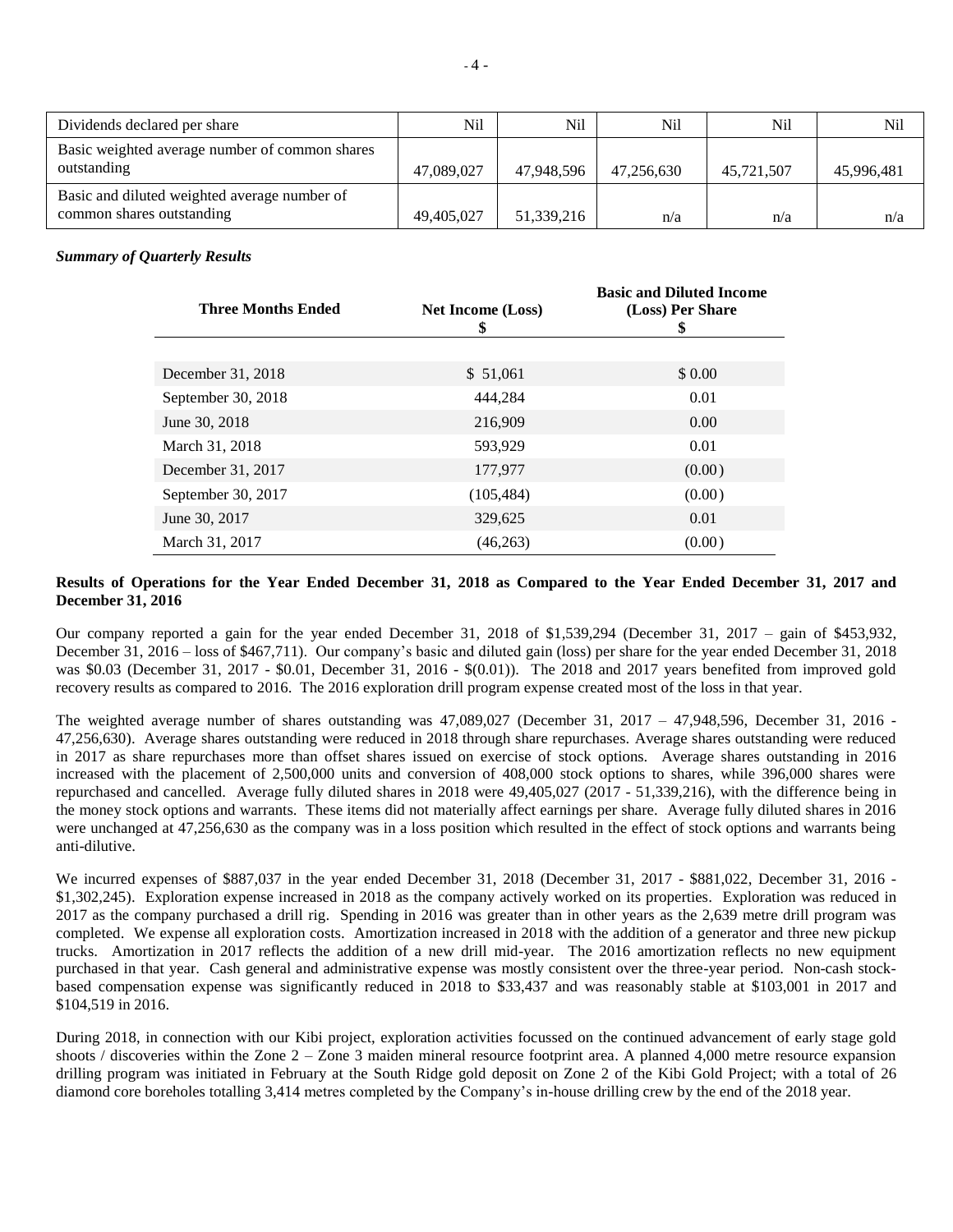The assay results for the first 18 boreholes (2,272 m) of the South Ridge resource expansion drilling program completed from February 21 to September 30, 2018 were reported by the Company on August 8 and October 30, 2018 (#KBDD18257 -#KBDD18274), including the following highlights:

- 2.67 grams per tonne ("g/t") gold over 37.78 metres (uncut), including 5.23 metres grading 13.53 g/t gold from a down-hole depth of 52.22 metres in #KBDD18263; and 27.0 metres grading 2.85 g/t gold, including 4.84 metres grading 5.12 g/t gold from a down-hole depth of 21.0 metres in #KBDD18264 (i.e., #KBDD18263 - #264 Drill Fence); extending gold mineralization in the northwestern section of the zone approximately 60 metres down dip from previous drilling forming scope of current inferred mineral resource estimate (August 8, 2018 News Release);
- 15.0 metres grading 1.19 g/t gold, including 3.25 metres grading 2.99 g/t gold from a down-hole depth of 67.8 metres in #KBDD18269; extending gold mineralization approximately 100 metres downdip from previous drilling forming scope of current inferred mineral resource estimate (October 30, 2018 News Release); and
- 25.65 metres grading 1.4 g/t gold, including 3.14 g/t gold over 5.75 metres and 3.38 g/t gold over 3.15 metres from a downhole depth of 12.0 metres in #KBDD18270 (October 30, 2018 News Release).

These initial 18 boreholes ranging in length from 78 metres to 184 metres tested the northwestern 200 metre segment of the gold zone with a series of drill fences at 50 metre spacing; with the typically SW-trending, steeply inclined (-75°) boreholes testing the depth continuity of the auriferous system at downdip depths extending from 55 metres to 175 metres from surface. The South Ridge deposit consists of a northwest striking / northeast dipping quartz diorite-hosted gold mineralization zone traced to date along an approximately 400 metre strike length and 230 metre downdip depth from surface.

The South Ridge deposit has a current inferred mineral resource estimate of 42,000 ounces at an average grade of 1.48 g/t gold. The South Ridge deposit, along with the Big Bend, East Dyke, and Mushroom deposits in Zone 2 and the Double 19 deposit in Zone 3, form part of a maiden National Instrument 43-101 ("NI 43-101") compliant mineral resource estimate (October 26, 2012) on the Company's Kibi Gold Project. In aggregate, these five gold deposits lying within approximately 1.6 kilometres of each other are estimated to contain an Indicated mineral resource of 278,000 ounces at an average grade of 2.56 g/t gold and an additional Inferred mineral resource of 147,000 ounces at an average grade of 1.94 g/t gold (@ base case 0.5 g/t cut-off). The Zone 2 – Zone 3 maiden mineral resource represents the first ever NI 43-101 compliant mineral resource generated on a lode gold project within the Kibi Gold Belt. Gold mineralization is characterized by auriferous quartz vein sets hosted in Belt-type granitoids geologically analogous to other "Grantoid-hosted" gold deposits of Ghana, including Kinross Gold's Chirano and Newmont Mining's Subika deposits in the Sefwi gold belt. The NI 43-101 Technical Report entitled "*Independent Technical Report, Apapam Concession, Kibi Project, Eastern Region, Ghana*", prepared by SEMS Explorations and dated October 31, 2012, is filed under the Company's profile on SEDAR at [www.sedar.com.](http://www.sedar.com/)

Kibi project exploration activities for the 2018 year also included grassroots work consisting of hand auger sampling and scout pitting designed to test the subsurface signature of high priority gold-in-soil anomalies to identify follow up trenching and/or drilling targets. A total of 61 hand auger holes totalling approximately 205 metres and 16 scout pits totalling approximately 50 vertical metres were completed on the Akwadum South ("Zone 7") and Hillcrest Shear ("Zone 6") auriferous structural trends, located on the Apapam Mining Lease and the adjoining Akim Apapam Reconnaissance Licence application, respectively. Compilation of the geological and assay result data is in progress, and the hand auger / scout pit sampling results will be reported upon the completion of the ongoing gold-in-soil anomaly evaluation program.

Exploration work on our Kwabeng project during the 2018 year was limited to a single scout diamond core borehole (104.5 m) on a grassroots gold target. In connection with our Pameng project, a total of 1,658 soil samples and 234 prospecting grab samples corresponding to a 90.5 line-kilometre soil geochemistry program implemented in 2014 were submitted to the laboratory for analysis during the current reporting period; with the compilation of the geological and assay result data currently ongoing. We did not conduct any exploration activities on our Banso and Muoso projects during the 2018 year.

Exploration activities for the 2017 year focussed primarily on the continued advancement of the Bomaa gold prospect located on our Kwabeng Mining Lease ("Kwabeng Project"). The grassroots Bomaa auriferous float / subcrop target discovered in 2013 consists of a continuous auriferous argillite rock float and/or subcrop train traceable in a meandering pattern over an approximately 2.8 kilometre ("km") distance; with the mineralized rock float / subcrop train appearing to mimic the trace of a folded argillite metasedimentary rock unit.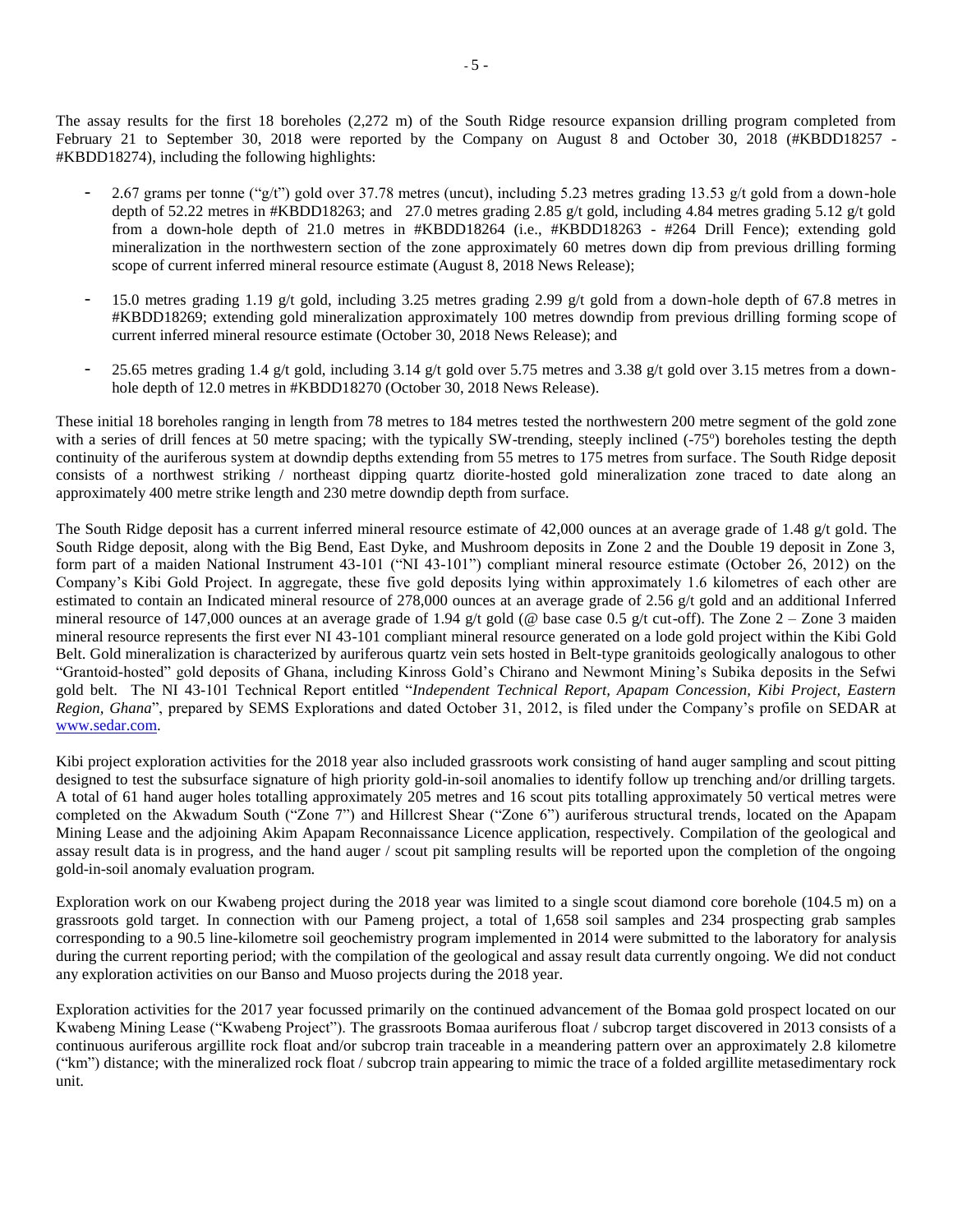A scout drilling program including 17 diamond core boreholes totalling 985 metres ("m") was completed from September 28 to December 9, 2017 on the Bomaa North segment of the extensive Bomaa auriferous float / subcrop train (#BADD17001 -#BADD17017). The drilling was undertaken by the Company's in-house drilling crew utilizing its newly acquired diamond drill rig commissioned in the June 2017 quarter. The shallow first pass drill program, with boreholes ranging from 31.0 m to 119.5 m in length, was designed to test the near-surface extent of the auriferous argillite / quartz vein zone identified by trenching / outcrop stripping efforts and to gain a better understanding of the litho-structural setting of the gold mineralization. Saw-cut channel sampling (41.95 m) of stripped outcrop exposures was also conducted in conjunction with the drill program.

Scout drilling successfully traced the northeast striking, moderately southeast dipping  $(40^{\circ} - 60^{\circ})$  Bomaa North silicified argillite / quartz vein zone over an approximately 200 m strike length and a 170 m down-dip distance from surface (~90 m vertical). Thirteen (13) out of the 17 boreholes intersected the mineralization-hosting silicified argillite unit; with five (5) boreholes yielding exploration significant gold intercepts ranging from 4.48 m to 18.5 m in core-length.

The results of the Bomaa scout drilling / channel sampling program were reported by the Company on January 25, 2018; including the following highlights:

- 18.5 m grading 2.04 grams per tonne ("g/t") gold, including 5.22 g/t gold over 5.0 m, from 4.5 m down-hole in #BADD17003; 6.5 m grading 1.2 g/t gold, including 3.6 g/t gold over 1.0 m, from 46.05 m down-hole in #BADD17009; and 5.4 m grading 1.59 g/t gold, including 2.48 g/t gold over 2.2 m, from 28.5 m down-hole in #BADD17016; and
- saw-cut channel sample composite grading 4.23 g/t gold over 12.0 m, including 9.14 g/t gold over 2.2 m in sample string #RSBA004 (stripped outcrop); and saw-cut channel sample #CSBA006 grading 25.0 g/t gold over 0.9 m (trench #TBA002).

An initial scout trenching program was also completed on the Bomaa gold project during the September 2017 quarter; with the exploration program designed to identify the bedrock source of the Bomaa North segment of the extensive auriferous argillite rock float / subcrop train. The work program included two mechanical trenches totalling approximately 146 m and approximately 53 m of saw-cut channel samples collected from stripped outcrop exposures within the trenches. Trenching efforts confirmed the bedrock "in situ" source of the auriferous float / subcrop train; with a silicified argillite / quartz vein zone exposed in trench #TBA001 yielding a saw-cut channel sample composite grading 1.46 g/t gold over a 9.17 m trench-length, including 5.64 g/t gold over 1.62 m. Initial results of the Bomaa scout trenching program were reported by the Company on August 22, 2017.

In connection with our Kibi project, exploration activities for the 2017 year focussed on the continuation of the scout pitting program initiated in the December 2016 quarter; with the ongoing pitting designed to test the subsurface signature of high priority gold-in-soil anomalies to identify follow up trenching and/or drilling targets. A total of 58 scout pits, encompassing 226 channel samples, were manually excavated on the Akwadum South ("Zone 7") and Akwadum North ("Zone 8") gold-in-soil anomalies, and the Hillcrest Shear ("Zone 6") gold target, located on the Apapam Mining Lease and the adjoining Akim Apapam Reconnaissance Licence application, respectively. Exploration work also included the rehabilitation / deepening of approximately 250 m of old scout trenching on the Hillcrest Shear and Akwadum South grassroots targets to permit detailed geological mapping and channel sampling (243 samples).

Exploration activities on our Banso and Muoso projects for the 2017 year were limited to data compilation and geological / geophysical modelling to identify and/or further advance grassroots targets. We did not conduct any exploration activities on our Pameng project during the 2017 year.

During 2016, in connection with our Kibi project, exploration activities focussed on the implementation of the Phase I drill program on the Cobra Creek Gold Corridor prospect; an approximately 550 m wide, NE-trending, quartz-feldspar porphyry ("QFP") hosted, multi-structure braided shear zone system traced to date over an approximately 850 m strike length. A total of 43 diamond core boreholes totaling 2,639 m were completed over a 2.75 month period extending from June 7 to August 31, 2016.

The first pass drill program included: 12 initial exploratory boreholes ranging from 56 m to 220 m in length (1,576 m) designed to test 10 priority auriferous shear targets identified by extensive outcrop stripping / channel sampling efforts, Induced Polarization ("IP") / Resistivity anomalies spatially associated with auriferous shears, and to gain a better understanding of the litho-structural setting of the gold mineralization; and 31 short, predominantly vertical (-90°) boreholes ranging from 16 m to 63 m in length (1,063 m) designed to better target / dissect relatively flat-lying, gold-bearing extensional veining systems. Twenty of the short holes (775 m) tested the nearsurface distribution of auriferous extensional veining arrays within the High Grade Shoot and Tourmaline Zone area at the northeastern extremity of the Main Shear structure.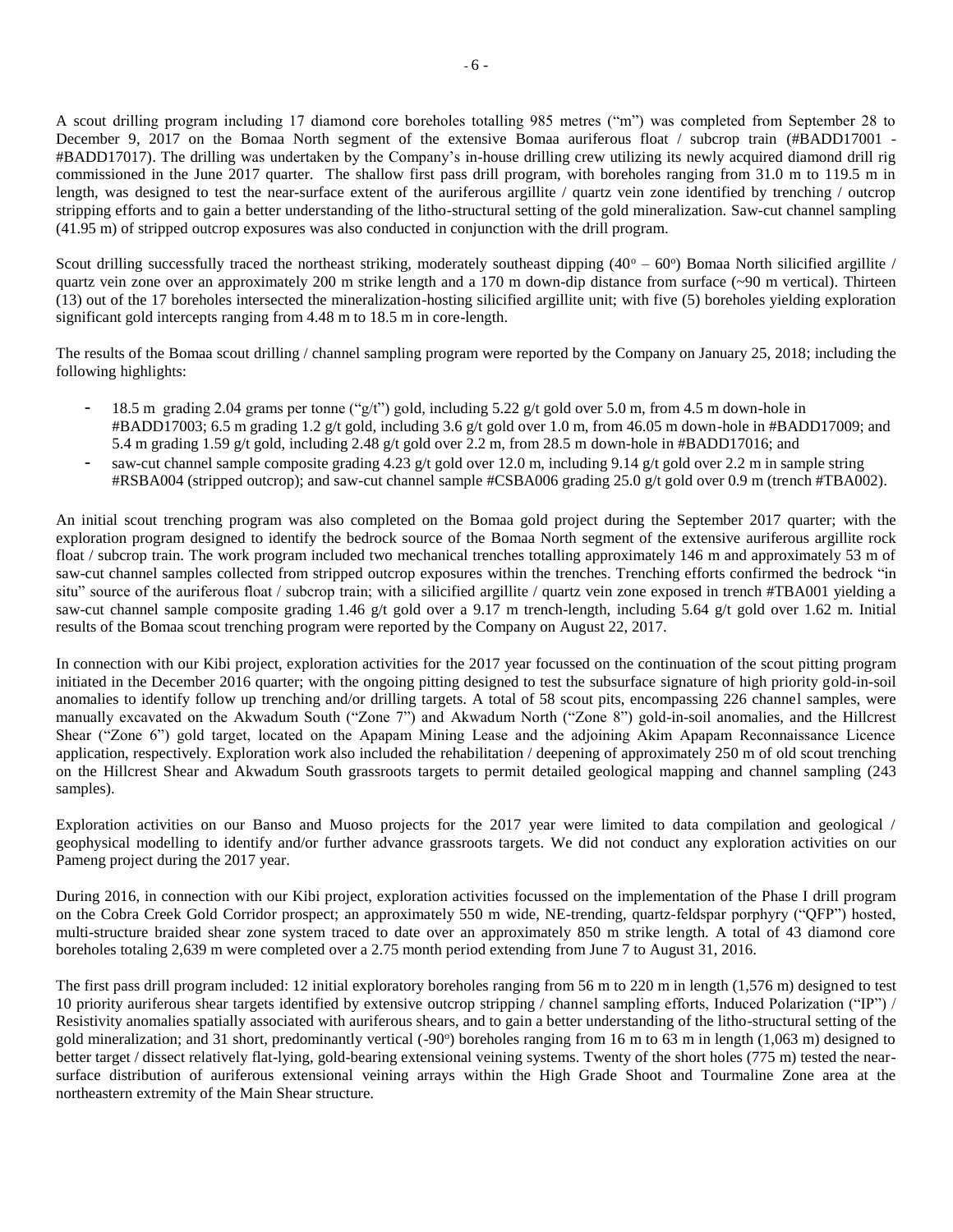The results of the Cobra Creek Gold Corridor Phase I drill program were reported by the Company on October 19, 2016; with 26 of the 43 boreholes yielding exploration significant auriferous drill intercepts, including the following highlights:

- 4.5 m grading 10.9 grams per tonne ("g/t") gold, including 16.28 g/t gold over 2.9 m, and including 57.08 g/t gold over 0.6 m, from 7.1 m down-hole in #CCDD16020; 0.7 m grading 58.73 g/t gold from vertical depth of 27.6 m in #CCDD16024; and 5.5 m grading 6.57 g/t gold, including 11.7 g/t gold over 2 m, from surface in #CCDD16013 (High Grade Shoot); and
- 5.2 m grading 9.51 g/t gold, including 37.95 g/t gold over 1.1 m, and including 51.35 g/t gold over 0.6 m, from vertical depth of 1 m in #CCDD16015; and 1.5 m grading 48.1 g/t gold and 0.7 m grading 10.5 g/t gold from vertical depths of 1.5 m and 12 m respectively in #CCDD16022 (High Grade Shoot – NW Branch).

A surface sampling program was also completed on the Cobra Creek target in the June 2016 quarter; with the exploration work designed to further define the auriferous structural corridor in preparation for the Phase I drill program. The work program included the mechanical stripping of approximately 800 square metres of bedrock exposure and 178 m of trenching to follow up on new auriferous occurrences discovered by prospecting efforts, and to further delineate the strike-extensions of the known gold-bearing shear zones; with a total of 128 saw-cut channel samples (101 m) and 157 trench channel samples collected. The results of the surface sampling program implemented from mid-October 2015 to early April 2016 on the Cobra Creek Gold Corridor prospect were reported by the Company on June 16, 2016.

Kibi project exploration work for the 2016 year also included scout pitting (16) to test gold-in-soil anomalies and approximately 5.3 km (245 samples) of infill soil geochemical sampling to further delineate the Akwadum South ("Zone 7") and Hillcrest Shear ("Zone 6") grassroots gold targets located on the Apapam Mining Lease and the adjoining Akim Apapam Reconnaissance Licence application, respectively.

We did not conduct any exploration activities on our Kwabeng, Pameng, Banso and Muoso projects during the 2016 year.

We recognized gains related to other items of \$2,426,331 in 2018 (2017 - \$1,334,954, 2016 - \$834,534). The gains can mostly be attributed to the recovery of gold. During the year ended December 31, 2018, we sold 4,346 fine ounces of gold at an average price of US\$1,262 for net proceeds of \$2,791,014 (2017 – 2,575 ounces of gold at an average price of \$1,237 for net proceeds of \$1,312,921, 2016 – 2,142 ounces of gold at an average price of \$1,189 for net proceeds of \$828,559). Gold sales relating to our share of gold is not recognized until the risks and rewards of ownership passed to the buyer. These placer gold recovery operations were contracted to local Ghanaian groups. We pay a 5% government royalty on our gold sales. Using local contractors promotes the local economy while avoiding illegal workings on our projects.

Embedded derivatives resulted from issuing Canadian denominated warrants in the May 2016 financing. Because the Company's functional currency is the US dollar, Canadian denominated warrants must be considered expense items and reported on a mark-tomarket basis. During 2018 the term of these warrants was extended to February 2020.

We recognized a mark-to-market expense of \$114,793 in 2018, related to extending the warrants to February 2020. We recognized a mark-to-market expense of \$Nil in 2017, related to extending the warrants to August 2018 (2016 - \$1,000 related to embedded derivatives for the Canadian dollar warrant issued as a part of the May 2016 financing). Canadian dollar denominated warrants were issued with financings. These warrants were deemed to be embedded derivatives since our company's functional currency is the U.S. dollar. The warrants are marked to market in each period with the change in value recognized in other items of the Statement of Operations and Comprehensive Loss.

During the year ended December 31, 2018, our company had a foreign exchange loss of \$234,063 (2017 – loss of \$29,516, 2016 – loss of \$19,086) due to strength in the U.S. dollar and comparative weakness in the Ghana cedi and Canadian dollar.

Our company recognized a trading and holding loss on marketable securities of \$31,723 (2017 - gain of \$43,551, 2016 - gain of \$31,612). Unrealized gains and losses reflect mark-to-market changes in the investment portfolio during a period. A realized gain is recognized when securities are sold from the investment portfolio, being the difference between the selling price and the purchase price of the security sold. At the time of the sale, any mark-to-market gain or loss which is related to the security sold, previously recognized in unrealized gains and losses, is reversed.

Other income of \$15,896 (2017 - \$9,006, 2016 - \$8,989) mostly relates to dividends on investment portfolio assets.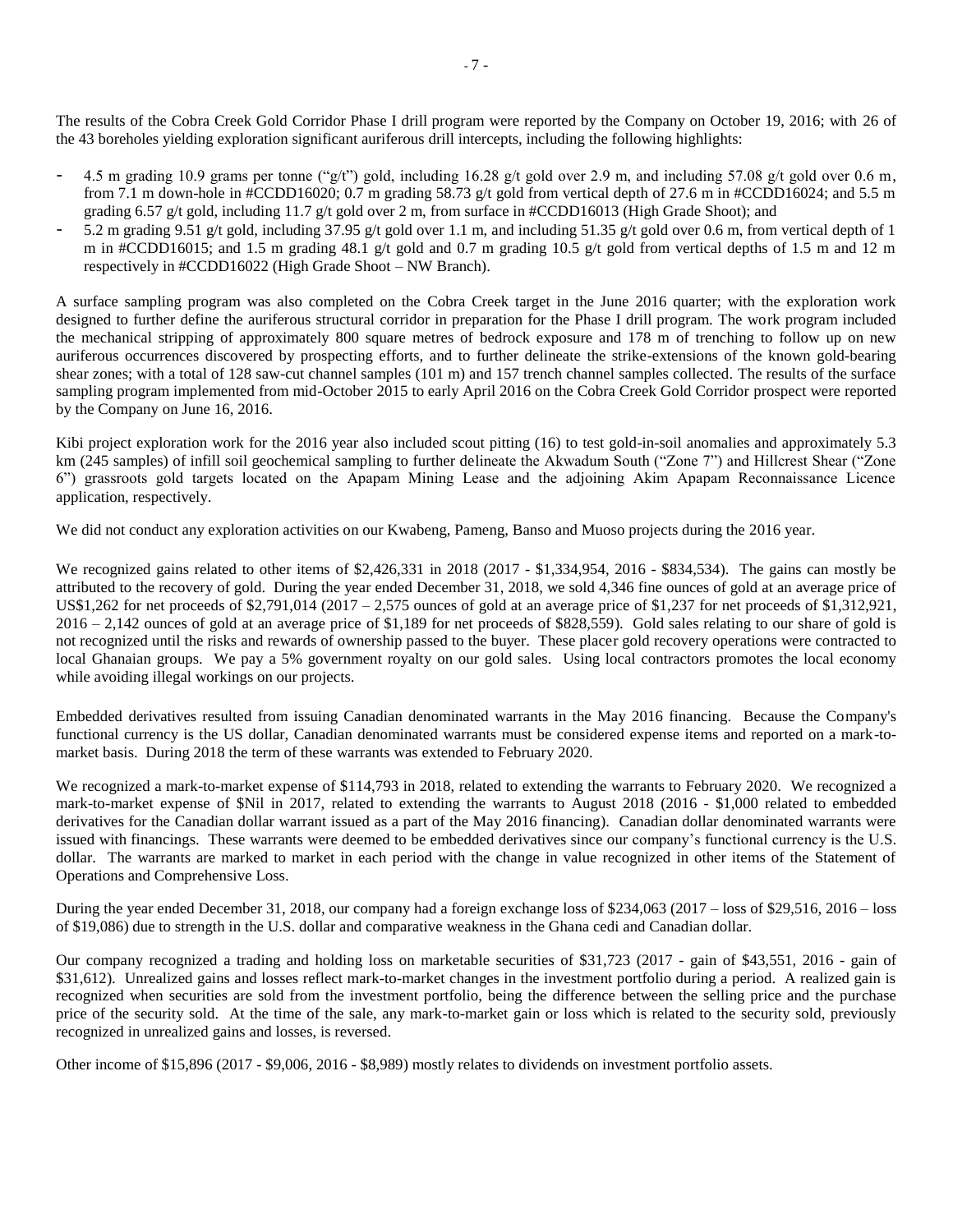### **Recent Capital Raising Transactions**

Our activities, principally the exploration and acquisition of properties for gold and other metals, may be financed through joint ventures or through the completion of equity transactions such as equity offerings and the exercise of stock options and warrants.

There were no capital raising transactions in 2018.

During 2017, the Company issued 162,000 shares at CAD\$0.15 per share for cash proceeds of \$18,560 on the exercise of stock options.

During May 2016, the Company issued 2,500,000 units at CAD\$0.40 per unit for cash proceeds of \$693,728 net of costs. Each unit was comprised of one common share and one half of one common share purchase warrant. Each full purchase warrant is convertible into one common share of the Company at a price of CAD\$0.65 for a period of 15 months from closing. The Company also issued 147,000 finders warrants with this financing. Each finders warrant is convertible into one common share of the Company at a price of CAD\$0.65 for a period of 15 months from closing. In August 2017, the finder warrants expired unexercised. The remaining warrants were re-priced to CAD\$0.50 and extended to August 31, 2018.

During the second quarter of 2016, the Company issued 408,000 shares at CAD\$0.15 per share for cash proceeds of \$48,756 on the exercise of stock options.

## **Liquidity and Capital Resources**

We are an exploration company focused on gold and associated commodities and do not have operating revenues; and therefore, we must utilize our current cash reserves, income from placer gold sales, income from investments, funds obtained from the exercise of stock options and warrants and other financing transactions to maintain our capacity to meet the planned exploration programs, or to fund any further development activities. There is no certainty that future financing will be available to us in the amounts or at the times desired on terms acceptable to us, if at all.

Cash on hand was increased by \$1,249,473 during 2018. Operations generated cash of \$1,658,077, mostly from increased earnings on gold recovery. Cash of \$117,619 was used to purchase a generator and three new pickup trucks during 2018. Cash of \$556,385 was used to purchase investments and we received \$313,386 on the sale of investments. Restricted cash was increased by \$50,000 related to an environmental bond with the Government of Ghana. Other operating expenses were mostly cash neutral. Cash from financing activities reported a use of \$290,985, comprised of cash used to repurchase shares.

During the year ended December 31, 2018, our company repurchased 1,536,500 of our shares at a cost of \$290,985 (December 31, 2017 - repurchased 554,000 of our shares at a cost of \$100,239, December 31, 2016 - repurchased 396,000 of our shares at a cost of \$69,774) and cancelled these shares.

At December 31, 2018, accounts payable and accrued liabilities increased slightly to \$320,184 due to gold revenue related activity (December 31, 2017 - \$237,256, December 31, 2016 - \$269,613). Our cash and cash equivalents as at December 31, 2018 were sufficient to pay these liabilities. We believe that our company has sufficient working capital to achieve our 2019 operating plan. However, our historical losses raise substantial doubt about our ability to continue as a going concern. Our auditors have issued an explanatory paragraph in their audit opinion for the year end December 31, 2018.

At December 31, 2018, we had total cash and cash equivalents and restricted cash of \$2,860,447 (December 31, 2017 - \$1,610,974, December 31, 2016 - \$1,134,884). Working capital as of December 31, 2018 was \$2,634,750 (December 31, 2017 - \$1,382,318, December 31, 2016 - \$1,106,425). The 2018 increase in working capital mostly reflects the revenue from gold recovery. The 2017 increase in working capital mostly reflects the revenue from gold recovery. The 2016 increase in working capital mostly reflects the equity units issued for cash. During the year ended December 31, 2018, our company sold \$313,386 in tradable securities and purchased \$556,385 in tradable securities.

We are an exploration company focused on gold and associated commodities and do not have operating revenues; and therefore, we must utilize our current cash reserves, income from placer gold sales, income from investments, funds obtained from the exercise of stock options and warrants and other financing transactions to maintain our capacity to meet the planned exploration programs, or to fund any further development activities. There is no certainty that future financing will be available to us in the amounts or at the times desired on terms acceptable to us, if at all.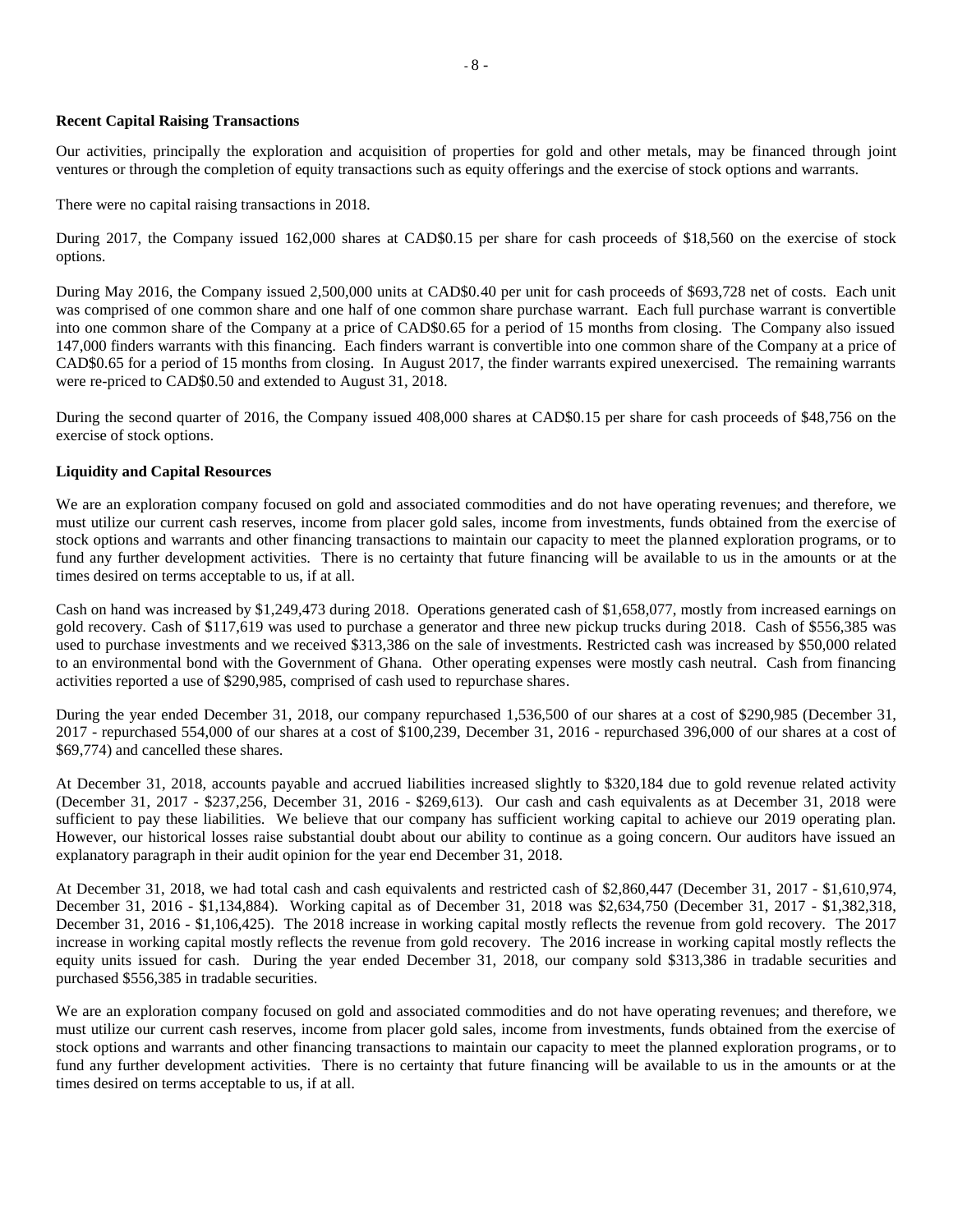|                      | <b>March 28, 2019</b> | <b>December 31, 2018</b> | December 31, 2017   December 31, 2016 |            |
|----------------------|-----------------------|--------------------------|---------------------------------------|------------|
| Common Shares        | 46,245,917            | 46,245,917               | 47,782,417                            | 48,174,417 |
| Warrants             | 1,250,000             | 1,250,000                | 1,250,000                             | 1,397,000  |
| <b>Stock Options</b> | 2,615,000             | 2,615,000                | 2,615,000                             | 1,920,000  |
| Fully diluted        | 50,110,917            | 50,110,917               | 51,647,417                            | 51,491,417 |

Our shares of common stock, warrants and stock options outstanding as at March 28, 2019, December 31, 2018, December 31, 2017, and December 31, 2016 were as follows:

As of the date of this MD&A, the exercise of all outstanding warrants and options would raise approximately \$1.1 million, however such exercise is not anticipated until the market value of our shares of common stock increases in value.

We remain debt free and our credit and interest rate risk is limited to interest-bearing assets of cash and bank or government guaranteed investment vehicles. Accounts payable and accrued liabilities are short-term and non-interest bearing.

Our liquidity risk with financial instruments is minimal as excess cash is invested with a Canadian financial institution in governmentbacked securities or bank-backed guaranteed investment certificates.

Our fiscal 2019 budget to carry out our plan of operations is approximately \$900,000 as disclosed in our Plan of Operations section above and in our 20-F annual report under Item 4.B – Information on Xtra-Gold – Business Overview". These expenditures are subject to change if management decides to scale back or accelerate operations. We believe that we are adequately capitalized to achieve our operating plan for fiscal 2019. However, our losses raise substantial doubt about our ability to continue as a going concern. Our auditors have issued an explanatory paragraph in their audit opinion for the year end December 31, 2018.

### *Going Concern*

We have incurred accumulated net losses of \$26,921,347 since inception through December 31, 2018. The report of our independent registered public accounting firm on our financial statements for the years ended December 31, 2018, 2017 and 2016 contains an explanatory paragraph regarding our ability to continue as a going concern based upon an ongoing history of financial losses and because our company is dependent on our ability to raise additional capital, which may not be available when required, to implement our business plan. These conditions are typical for junior exploration companies. These factors, among others, raise substantial doubt about our ability to continue as a going concern. Our financial statements do not include any adjustments that might result from the outcome of this uncertainty. There are no assurances we will be successful in our efforts to increase our revenues and report profitable operations or to continue as a going concern.

### **Related Party Transactions**

During the years ended December 31, 2018, December 31, 2017 and December 31, 2016, the Company entered into the following transactions with related parties:

|                                                                | December 31,<br>2018 | December 31,<br>2017 | December 31,<br>2016 |
|----------------------------------------------------------------|----------------------|----------------------|----------------------|
|                                                                |                      |                      |                      |
| Consulting fees paid or accrued to officers or their companies | \$<br>850,028        | 610,821              | 539,706              |
| Directors' fees                                                | 2.316                | 2.310                | 2,267                |
|                                                                |                      |                      |                      |
| Stock option grants to officers and directors                  |                      | 610,000              | 400,000              |
| Stock option grant price range                                 |                      | \$0.24               | \$0.31               |

Of the total consulting fees noted above, \$548,585 (December 31, 2017 - \$318,456, December 31, 2016 - \$256,319) was incurred by the Company to a private company of which a related party is a 50% shareholder and director. The related party was entitled to receive \$274,292 (December 31, 2017 - \$159,228, December 31, 2016 - \$127,348) of this amount. As at December 31, 2018, \$53,632 (December 31, 2017, \$47,924, December 31, 2015 - \$47,792) remains payable to this related company and \$3,800 (December 31, 2017 - \$5,000, December 31, 2016 - \$5,000) remains payable to the related party for expenses earned for work on behalf of the Company.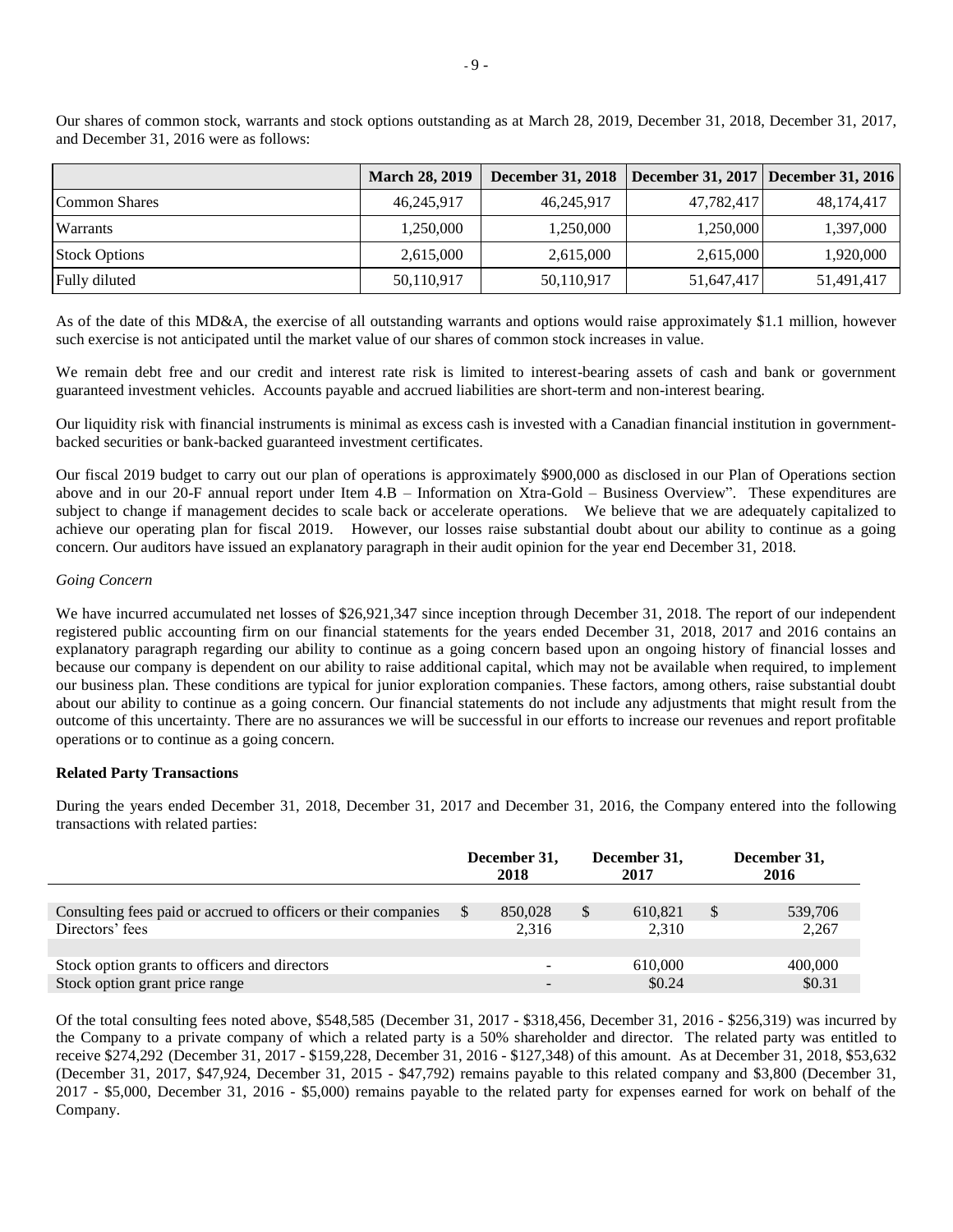During 2018 the Company did not grant options to insiders. During 2017 the Company granted 610,000 options to insiders at a price of \$0.24 (CAD\$0.30). A total of \$75,502 was included in consulting fees related to these options.

In 2016, a total of 400,000 stock options were issued to an officer of the Company at a strike price of \$0.31 per share. A total of \$89,643 was included in consulting fees related to these options. In 2015, a total of 250,000 stock options were issued to directors of the Company at a strike price of \$0.15 per share. A total of \$18,175 was included in consulting fees related to these options.

### *Material Commitments* **Mineral Property Commitments**

Our company is committed to expend, from time to time fees payable:

- to the Minerals Commission of Ghana for:
	- an extension of an expiry date of a prospecting license (currently \$15,000 for each occurrence);
	- a grant of a mining lease (currently \$100,000);
	- an extension of a mining lease (currently  $$100,000$ );
	- annual operating permits; and
	- the conversion of a reconnaissance license to a prospecting license (currently \$20,000);
- to the Environmental Protection Agency of Ghana for:
	- processing and certificate fees with respect to EPA permits;
	- the issuance of permits before the commencement of any work at a particular concession; or
	- the posting of a bond in connection with any mining operations undertaken by our company; and
- for a legal obligation associated with our mineral properties for clean up costs when work programs are completed. We are committed to expend an aggregate of less than \$500 in connection with annual ground rent and mining permits to enter upon and gain access to the area covered by our mining leases and future reconnaissance and prospecting licenses for our following concessions and such other financial commitments arising out of any approved exploration programs in connection therewith:
	- the Apapam concession (Kibi project);
	- the Kwabeng concession (Kwabeng project);
	- the Pameng concession (Pameng project);
	- the Banso concession (Banso project); and
	- the Muoso concession (Muoso project).

Upon and following the commencement of gold production at any of our projects, a royalty of the net smelter returns is payable quarterly to the Government of Ghana as prescribed by legislation.

# *Purchase of Significant Equipment*

We consider the availability of equipment to conduct our exploration activities. In 2018, we purchased a generator and three new trucks. In 2017, we completed the purchase of an exploration drill and we purchased a new truck. While we do not expect we will be buying any additional equipment in the foreseeable future, we will continue to assess the situation and weigh our program needs against equipment availability.

### *Off Balance Sheet Arrangements*

Our company has no off balance sheet arrangements.

### **Fair value of financial assets and liabilities**

The Company measures the fair value of financial assets and liabilities based on US GAAP guidance which defines fair value, establishes a framework for measuring fair value, and expands disclosure about fair value measurements.

The Company classifies financial assets and liabilities as held-for-trading, available-for-sale, held-to-maturity, loans and receivables or other financial liabilities depending on their nature. Financial assets and financial liabilities are recognized at fair value on their initial recognition, except for those arising from certain related party transactions which are accounted for at the transferor's carrying amount or exchange amount.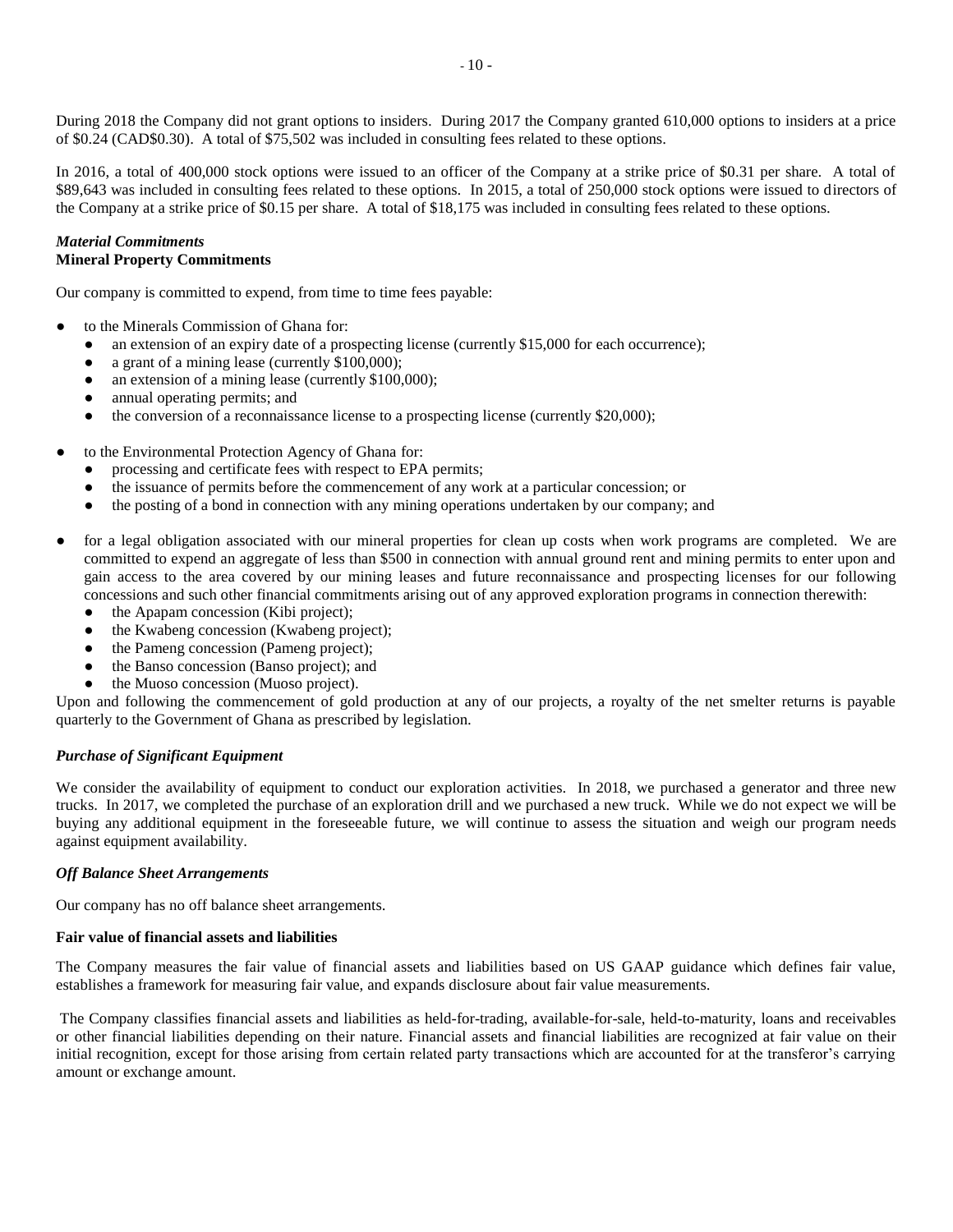Financial assets and liabilities classified as held-for-trading are measured at fair value, with gains and losses recognized in net income. Financial assets classified as held-to-maturity, loans and receivables, and financial liabilities other than those classified as held-for-trading are measured at amortized cost, using the effective interest method of amortization. Financial assets classified as available-for-sale are measured at fair value, with unrealized gains and losses being recognized as other comprehensive income until realized, or if an unrealized loss is considered other than temporary, the unrealized loss is recorded in income.

Financial instruments, including cash and cash equivalents, accounts payable and accrued liabilities are carried at cost, which management believes approximates fair value due to the short-term nature of these instruments. Investments in trading securities are classified as held for trading, with unrealized gains and losses being recognized in income.

The fair values of cash and cash equivalents and marketable securities are determined through market, observable and corroborated sources. The fair value of the warrant liability is determined through the Black Scholes valuation model.

The following table presents information about the assets that are measured at fair value on a recurring basis as of December 31, 2018, 2017, and 2016, and indicates the fair value hierarchy of the valuation techniques the Company utilized to determine such fair value. In general, fair values determined by Level 1 inputs utilize quoted prices (unadjusted) in active markets for identical assets. Fair values determined by Level 2 inputs utilize data points that are observable such as quoted prices, interest rates and yield curves. Fair values determined by Level 3 inputs are unobservable data points for the asset or liability, and included situations where there is little, if any, market activity for the asset.

|                                  | <b>December 31, 2018</b> |    | <b>Quoted Prices</b><br>in Active<br><b>Markets</b><br>(Level 1) | <b>Significant</b><br><b>Other</b><br><b>Observable</b><br>Inputs<br>(Level 2) |   | <b>Significant</b><br><b>Unobservable</b><br>Inputs<br>(Level 3) |
|----------------------------------|--------------------------|----|------------------------------------------------------------------|--------------------------------------------------------------------------------|---|------------------------------------------------------------------|
| Cash and cash equivalents        | \$<br>2,564,125          | \$ | 2,564,125                                                        | \$                                                                             | S |                                                                  |
| Restricted cash                  | 296,322                  |    | 296,322                                                          |                                                                                |   |                                                                  |
| Investment in trading securities | 471,723                  |    | 471,723                                                          |                                                                                |   |                                                                  |
| Warrant liability                | (115,793)                |    |                                                                  |                                                                                |   | (115,793)                                                        |
| Total                            | 3,216,377                | S  | 3,332,170                                                        |                                                                                | S | (115,793)                                                        |

|                           | <b>December 31, 2017</b> |    | <b>Quoted Prices</b><br>in Active<br><b>Markets</b><br>(Level 1) |  | <b>Significant</b><br><b>Other</b><br><b>Observable</b><br>Inputs<br>(Level 2) |               | <b>Significant</b><br><b>Unobservable</b><br>Inputs<br>(Level 3) |  |
|---------------------------|--------------------------|----|------------------------------------------------------------------|--|--------------------------------------------------------------------------------|---------------|------------------------------------------------------------------|--|
| Cash and cash equivalents | \$<br>1,364,652          | \$ | 1,364,652                                                        |  |                                                                                | <sup>\$</sup> |                                                                  |  |
| Restricted cash           | 246,322                  |    | 246,322                                                          |  |                                                                                |               |                                                                  |  |
| Marketable securities     | 270,309                  |    | 270,309                                                          |  |                                                                                |               |                                                                  |  |
| Warrant liability         | (1,000)                  |    |                                                                  |  |                                                                                |               | (1,000)                                                          |  |
| Total                     | \$<br>1,880,283          | \$ | 1,881,283                                                        |  |                                                                                | ъ             | (1,000)                                                          |  |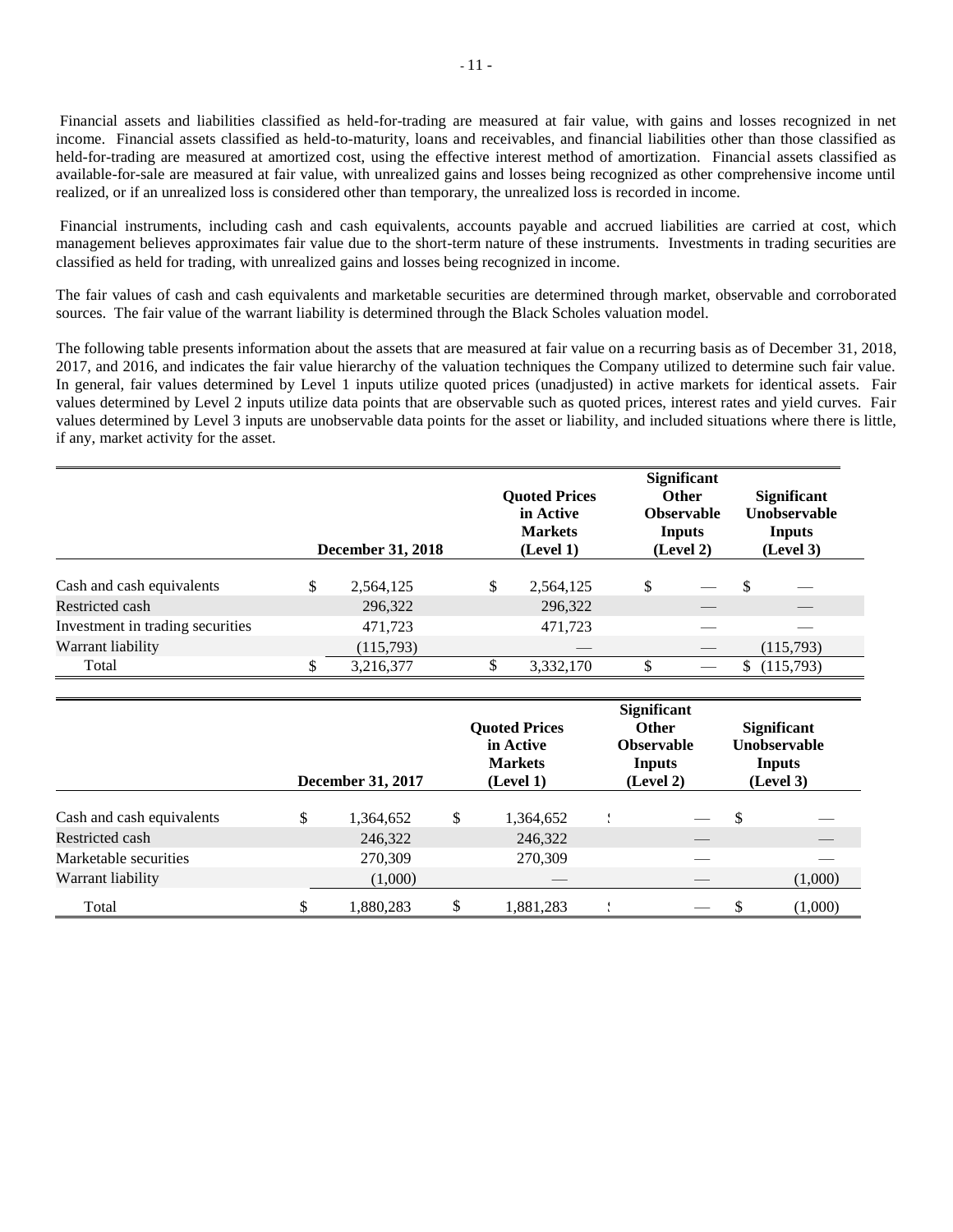|                           | <b>December 31, 2016</b> | <b>Ouoted Prices</b><br>in Active<br><b>Markets</b><br>(Level 1) |   | <b>Significant</b><br><b>Other</b><br><b>Observable</b><br>Inputs<br>(Level 2) |     | <b>Significant</b><br><b>Unobservabl</b><br>e<br>Inputs<br>(Level 3) |
|---------------------------|--------------------------|------------------------------------------------------------------|---|--------------------------------------------------------------------------------|-----|----------------------------------------------------------------------|
| Cash and cash equivalents | \$<br>913,562            | \$<br>913,562                                                    | S |                                                                                | -\$ |                                                                      |
| Restricted cash           | 221,322                  | 221,322                                                          |   |                                                                                |     |                                                                      |
| Marketable securities     | 248,592                  | 248,592                                                          |   |                                                                                |     |                                                                      |
| Warrant liability         | (1,000)                  |                                                                  |   |                                                                                |     | (1,000)                                                              |
| Total                     | \$<br>1,382,476          | \$<br>1,383,476                                                  | S |                                                                                |     | (1,000)                                                              |

## **Critical Accounting Estimates and Changes in Accounting Policies**

The preparation of consolidated financial statements in conformity with US GAAP requires management to make estimates and assumptions that affect the reported amounts of assets and liabilities and disclosure of contingent assets and liabilities at the date of the financial statements and the reported amounts of revenues and expenses during the reporting period. Actual results could differ from those estimates. Significant areas requiring the use of estimates include the carrying value and recoverability of mineral properties, inputs used in the calculation of stock-based compensation and warrants, inputs used in the calculation of the asset retirement obligation, and the valuation allowance applied to deferred income taxes. Actual results could differ from those estimates, and would impact future results of operations and cash flows.

## *Caution Regarding Forward-Looking Statements*

This MD&A contains certain forward-looking information and forward-looking statements, as defined in applicable securities laws (collectively referred to herein as "forward-looking statements"). These statements relate to future events or our company's future performance. All statements other than statements of historical fact are forward-looking statements. Often, but not always, forwardlooking statements can be identified by the use of words such as "plans", "expects", "is expected", "budget", "scheduled", "estimates", "continues", "forecasts", "projects", "predicts", "intends", "anticipates" or "believes", or variations of, or the negatives of, such words and phrases or state that certain actions, events or results "may", "could", "would", "should", "might" or "will" be taken, occur or be achieved. Forward-looking statements involve known and unknown risks, uncertainties and other factors, which may cause actual results to differ materially from those anticipated in such forward-looking statements. The forward-looking statements in this MD&A speak only as of the date of this MD&A or as of the date specified in such statement.

The following table outlines certain significant forward-looking statements contained in this MD&A and provides the material assumptions used to develop such statements and material risk factors that could cause actual results to differ materially from the forward-looking statements.

| <b>Forward-Looking Statements</b>                                                                                                                                 | <b>Assumptions</b>                                                                                                             | <b>Risk Factors</b>                                                                                                                                                    |
|-------------------------------------------------------------------------------------------------------------------------------------------------------------------|--------------------------------------------------------------------------------------------------------------------------------|------------------------------------------------------------------------------------------------------------------------------------------------------------------------|
| Potential of Xtra-Gold's properties<br>to contain economic gold deposits<br>and other mineral deposits and/or to<br>become near-term and/or low-cost<br>producers | Availability of financing for our<br>projects.                                                                                 | Changes in the capital markets impacting<br>availability of future financings.                                                                                         |
|                                                                                                                                                                   | Actual results of our exploration,<br>resource goals, metallurgical testing,<br>economic studies and development               | Uncertainties involved in interpreting<br>geological data and confirming title to<br>acquired properties.                                                              |
|                                                                                                                                                                   | activities will be favourable.<br>Operating, exploration and<br>development costs will be consistent<br>with our expectations. | Possibility of future exploration results,<br>metallurgical test work, economic studies<br>and development activities will not be<br>consistent with our expectations. |
|                                                                                                                                                                   | Ability to retain and attract skilled<br>staff.<br>All requisite regulatory and<br>governmental approvals will be              | Variations from the technical reports.<br>Increases in costs, environmental<br>compliance and changes in environmental,<br>local legislation and regulation, community |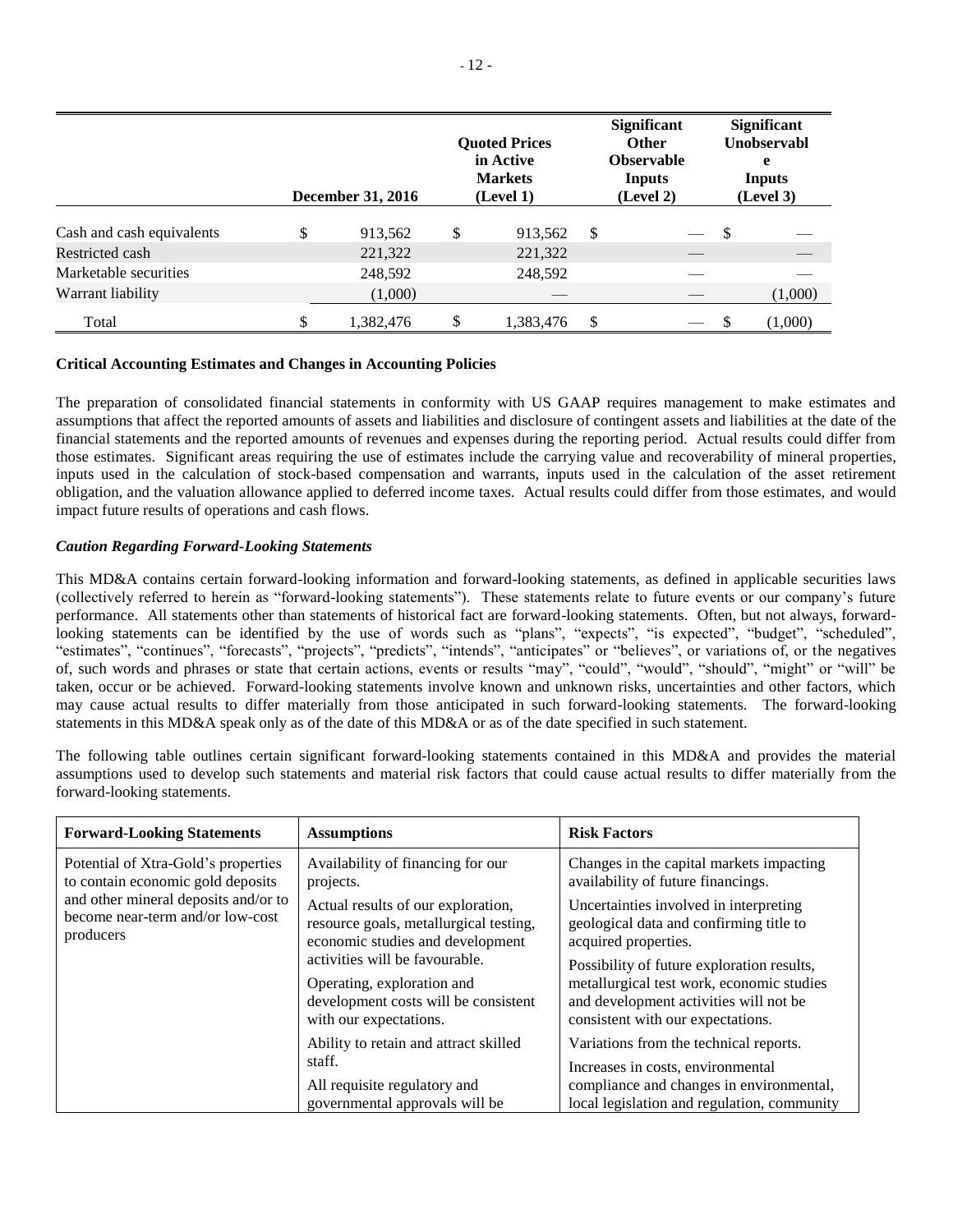| <b>Forward-Looking Statements</b>                                                                                                                                                         | <b>Assumptions</b>                                                                                                                                                                                                                                                                               | <b>Risk Factors</b>                                                                                                                                                                                                                 |  |  |  |
|-------------------------------------------------------------------------------------------------------------------------------------------------------------------------------------------|--------------------------------------------------------------------------------------------------------------------------------------------------------------------------------------------------------------------------------------------------------------------------------------------------|-------------------------------------------------------------------------------------------------------------------------------------------------------------------------------------------------------------------------------------|--|--|--|
|                                                                                                                                                                                           | received on a timely basis on terms<br>acceptable to Xtra-Gold, including<br>development of any deposit in<br>compliance with Ghanaian mining<br>law.<br>Social engagement and local<br>acceptance of our projects.<br>Economic, political and industry<br>market conditions will be favourable. | support and the political and economic<br>climate.<br>Price volatility of gold and other associated<br>commodities impacting the economics of our<br>projects.                                                                      |  |  |  |
| Potential to expand the NI 43-101<br>resources on Xtra-Gold's existing<br>projects and achieve its growth<br>targets                                                                      | Availability of financing.<br>Actual results of our exploration,<br>resource goals, metallurgical testing,<br>economic studies and development<br>activities will be favourable.                                                                                                                 | Changes in the capital markets impacting<br>availability of future financings.<br>Uncertainties involved in interpreting<br>geological data and confirming title to<br>acquired properties.                                         |  |  |  |
|                                                                                                                                                                                           | NI 43-101 technical reports are correct<br>and comprehensive.<br>Operating, exploration and<br>development costs will be consistent<br>with our expectations.                                                                                                                                    | Possibility of future exploration results,<br>metallurgical test work, economic studies<br>and development activities will not be<br>consistent with our expectations.<br>Variations from the technical reports.                    |  |  |  |
|                                                                                                                                                                                           | Ability to retain and attract skilled<br>staff.<br>All requisite regulatory and<br>governmental approvals will be<br>received on a timely basis on terms<br>acceptable to Xtra-Gold.                                                                                                             | Increases in costs, environmental<br>compliance and changes in environmental,<br>local legislation and regulation, community<br>support and the political and economic<br>climate.<br>Price volatility of gold and other associated |  |  |  |
|                                                                                                                                                                                           | Social engagement and local<br>acceptance of our projects.<br>Economic, political and industry<br>market conditions will be favourable.<br>Continuance of gold recovery<br>operations.                                                                                                           | commodities impacting the economics of our<br>projects.<br>Continued cooperation of government bodies<br>to conduct placer operations.                                                                                              |  |  |  |
| Ability to meet working capital<br>needs for fiscal 2019                                                                                                                                  | Operating and exploration activities<br>and associated costs will be consistent<br>with our current expectations.                                                                                                                                                                                | Changes in the capital markets impacting<br>availability and timing of future financings<br>on acceptable terms.                                                                                                                    |  |  |  |
|                                                                                                                                                                                           | Capital markets and financing<br>opportunities are favourable to Xtra-<br>Gold.                                                                                                                                                                                                                  | Increases in costs, environmental<br>compliance and changes in environmental,<br>other local legislation and regulation.                                                                                                            |  |  |  |
|                                                                                                                                                                                           | Sale of any investments, if warranted,<br>on acceptable terms.                                                                                                                                                                                                                                   | Adjustments to currently proposed operating<br>and exploration activities.                                                                                                                                                          |  |  |  |
|                                                                                                                                                                                           | Xtra-Gold continues as a going<br>concern.                                                                                                                                                                                                                                                       | Price volatility of gold and other<br>commodities impacting sentiment for<br>investment in the resource markets.                                                                                                                    |  |  |  |
| Plans, costs, timing and capital for<br>future exploration and development<br>of Xtra-Gold's properties including<br>the potential impact of complying<br>with existing and proposed laws | Availability of financing for our<br>exploration and development<br>activities.<br>Actual results of our exploration,<br>resource goals, metallurgical testing,                                                                                                                                  | Changes in the capital markets impacting<br>availability of future financings.<br>Uncertainties involved in interpreting<br>geological data and confirming title to                                                                 |  |  |  |